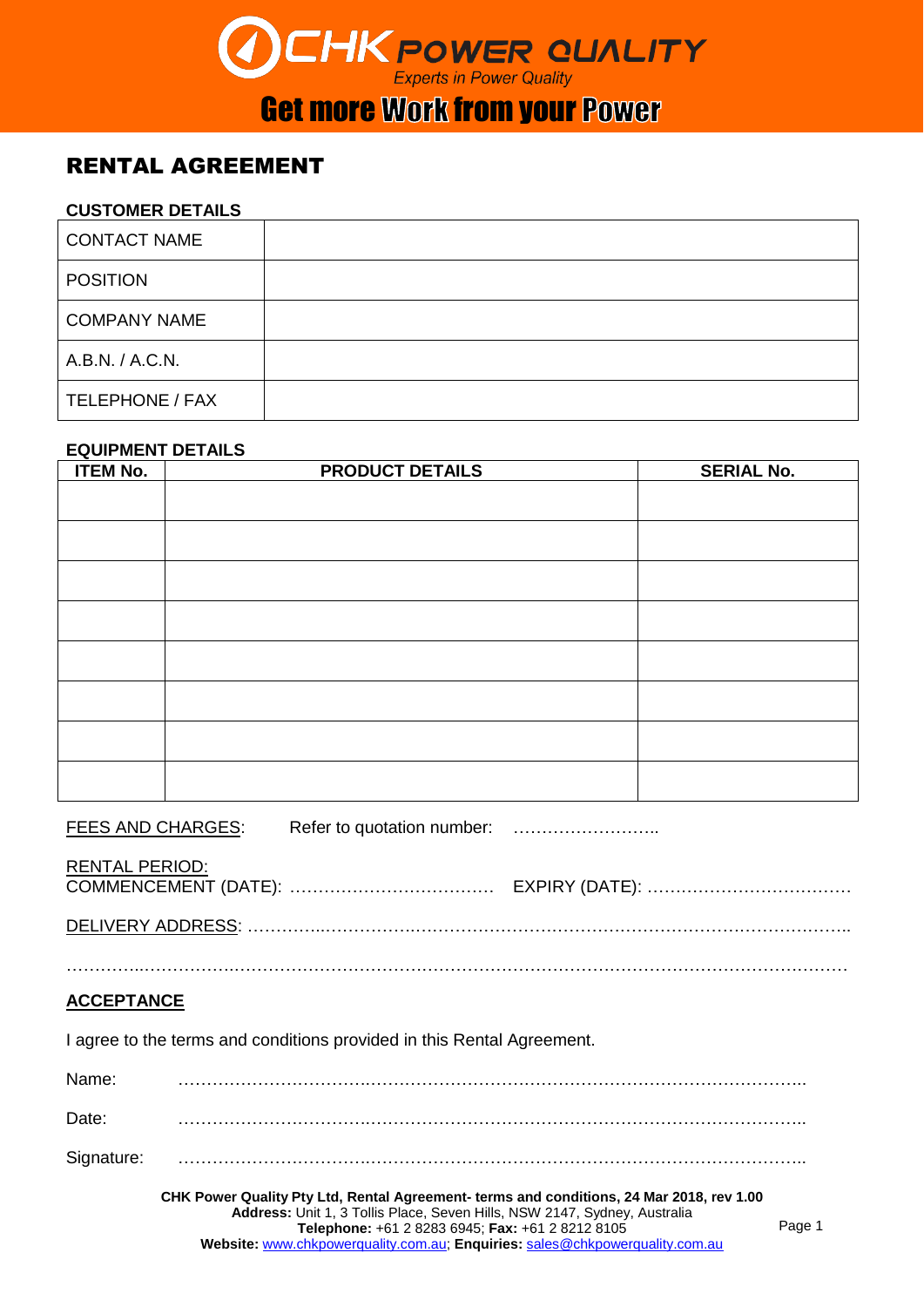**CHK POWER QUALITY Experts in Power Quality** 

#### TERMS AND CONDITIONS

#### **1. GENERAL**

The **Customer**, which includes its employees, servants and agents, hereby rents from CHK Power Quality Pty Ltd (**Supplier**) Equipment as referred to in this Rental Agreement and includes all items supplied.

The Customer agrees to be bound by and accepts these terms and conditions of rent. No variation or cancellation of any of these terms and conditions of rent shall be binding on the Supplier unless assented to in writing.

**Commencement** – The date when the Customer takes possession of the Equipment.

**Rental Period** – Means from Commencement until the expiry date as shown on the Rental Agreement. The Rental Period may be extended if the Customer requests it and if the Supplier agrees.

**Equipment** – All rented items and includes the instrument, associated accessories, hardware and software documentation, certificates and application software.

#### **2. CUSTOMER RESPONSIBILITIES**

The Customer agrees to:

- (a) Satisfy itself at Commencement that the Equipment is suitable for its purposes;
- (b) Deliver the Equipment to the Supplier when it is due back.
- (c) Return the Equipment to the Supplier clean and in good repair.
- (d) Not use the Equipment for any illegal activities or activities which may be construed as for illegal intentions.
- (e) Operate the Equipment safely, strictly in accordance with the law, only for its intended use, and in accordance with any manufacturer's instructions whether supplied by the Supplier or posted on the Equipment.
- (f) Comply with all State, Territory and Federal laws in respect of the Equipment.
- (g) That the Equipment will not have any information contained in or associated with it which would, if received by the Supplier or any other person, be

in breach of State, Territory or Federal privacy laws when it has been returned.

- (h) Ensure that any person collecting or taking delivery of Equipment on behalf of the Customer is authorised by the Customer to do so and the Customer will not allege that any such person is not so authorised;
- (i) Ensure that all persons operating or erecting the Equipment are suitably instructed in its safe and proper use and where necessary hold a current Certificate of Competency and/or are fully licensed.
- (j) Conduct a thorough hazard and risk assessment before using the Equipment and comply with all Occupational Health and Safety laws relating to the Equipment and its operation;
- (k) Safely secure all items loaded in or on the Equipment or in or on the Customer's vehicle, and indemnify the Supplier in respect of any injury and/or damage caused by items falling from the Equipment or from any vehicle operated by or on behalf of the Customer;
- (l) Indemnify the Supplier for all injury and/or damage to the extent caused or contributed to by the Customer to persons and property in relation to the Equipment and its operation and have adequate insurance to cover all liabilities incurred as a result of the use of the Equipment;
- (m) Use the Equipment in a careful and proper manner and not interfere or tamper with, alter, modify, damage or repair the Equipment or let anyone else do so;
- (n) keep the Equipment at the delivery address specified in the Rental Agreement unless prior written permission has been obtained from the Supplier to relocate the Equipment elsewhere;
- (o) Report and provide full details to the Supplier of any accident or damage to the Equipment within 2 business days of the accident or damage occurring.
- (p) Not lose or not sell, transfer, assign, underlet, lend, charge, pledge or part with possession of the Equipment;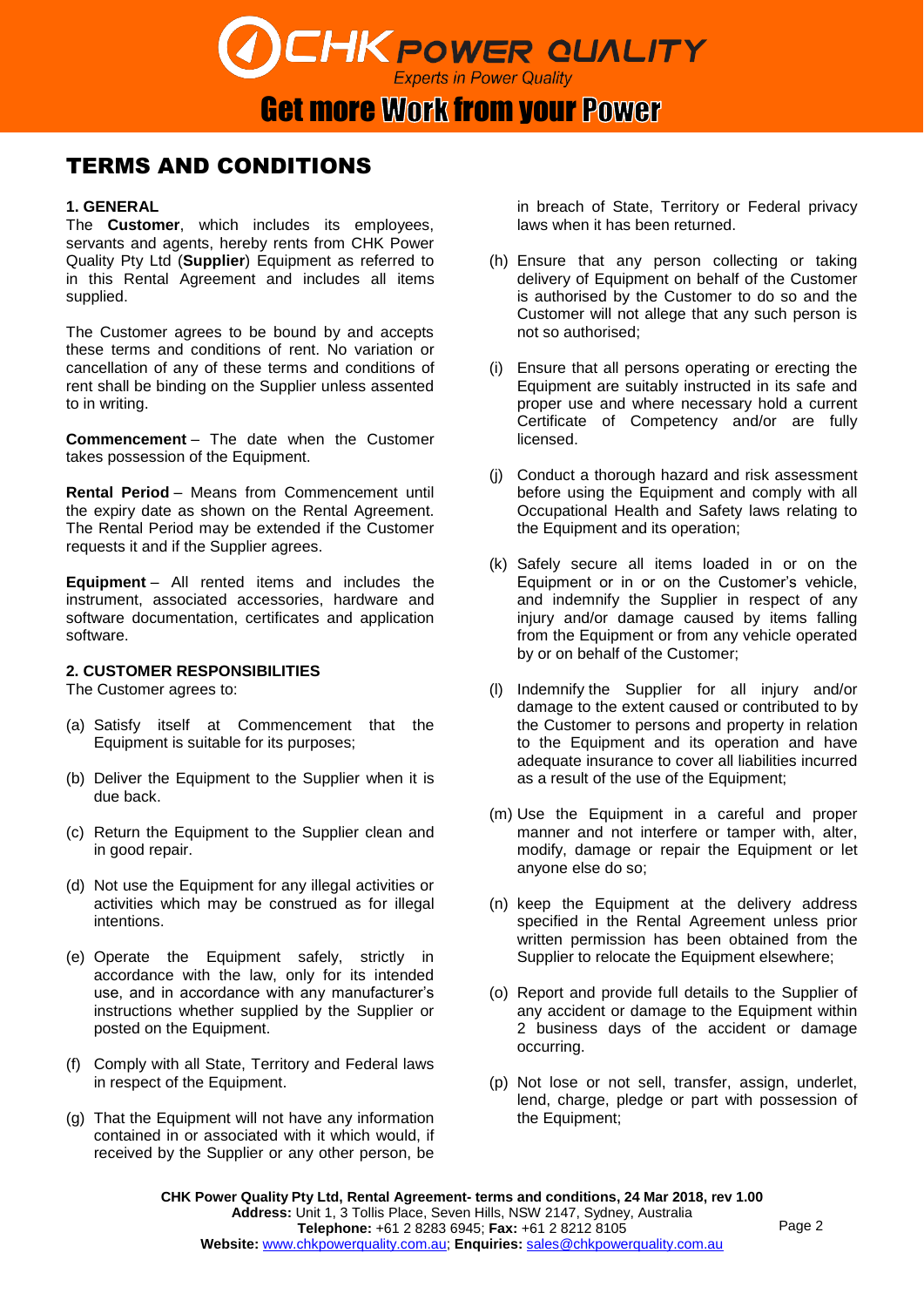

- (q) not 'on-hire' the Equipment unless it receives the prior written consent of the Supplier. The Supplier consent may be withheld in its absolute discretion.
- (r) If the Supplier provides its consent pursuant to clause 3(p), it may require the Customer to register a security interest in relation to the Equipment on the Personal Property Securities Register ("PPSR").
- (s) Not to rely upon any representation relating to the Equipment or its operation other than that provided by the manufacturer's documentation.
- (t) Not remove any stickers, labels or any other identification from the Equipment.
- (u) Notify the Supplier immediately if any judgement or order is levied against the Customer or property of the Customer or if a petition is presented for the liquidation of the Customer or an Administrator or Receiver is appointed or a scheme of arrangement is proposed.
- (v) That the Equipment shall at all times, whilst in the care, custody or control of the Customer, be at the risk of the Customer.
- (w) That title in the property in the Equipment shall not pass to the Customer in any circumstances.
- (x) keep the Equipment in a safe and proper location;
- (y) Supplier, its agents or servants to enter the premises where Equipment is located at all reasonable times in order to inspect the Equipment or carry out repairs to the Equipment;
- (z) No to purport to grant any encumbrance over or in connection with the Equipment or otherwise purport to offer or use the Equipment as security. For the purpose of these Conditions, encumbrance means any mortgage, lien, charge, bill of sale, option, title retention, pledge, claim, restriction, condition, overriding interest, security interest pursuant to the Personal Property Securities Act 2009 (Cth) ("PPSA") or other encumbrance.
- (aa)The Customer accepts full responsibility for all Equipment rented, including its use in accordance with any manufacturer or the Supplier operating instructions provided or Government Regulations.

(bb)Notwithstanding any other provisions of the Rental Documents, the parties agree that the Customer is liable to the Supplier for any loss, including loss of the Equipment, where that loss has arisen as a direct or indirect result of the Customer 'on-hiring' or not registering or perfecting a security interest pursuant to the PPSA.

#### **3. SUPPLIER RESPONSIBILITIES**

The Supplier agrees to:

- (a) Provide Equipment to the Customer, clean and in good working order;
- (b) Inform the customer of any visual defects (which may not necessarily impede the function of the Equipment) prior to the customer accepting the Equipment to rent.
- (c) Recalibrate and provide maintenance of the Equipment as it deems necessary.
- (d) Use its best endeavours to expeditiously repair or replace Equipment which may become defective during the Rental Period through no fault of the Customer. If the Equipment does not operate properly the Customer shall notify the Supplier and request instructions before taking any action. The responsibility for advising the Supplier rests with the Customer.
- (e) At its sole and absolute discretion and for such length of time as it deems expedient replace the Equipment with another of such type or model as shall for the time being be available and the Equipment so substituted shall be subject to these Conditions.

#### **4. THEFT, SAFEKEEPING AND REPAIRS**

4.1 No form of theft waiver is offered by the Supplier.

4.2 The Customer is responsible for the safekeeping of the Equipment and shall bear the risk of any loss, theft, damage or destruction of Equipment in the event where the Customer has failed to keep the Equipment in a securely locked location.

4.3 If the Equipment shall require repair, recalibration or replacement as a result of the Customer's use or whilst in the Customer's possession, the Customer shall bear the total cost of any such repair, recalibration or replacement including any freight charges there occasioned.

4.4 The Customer shall pay to the Supplier the total new replacement cost as assessed by the Supplier of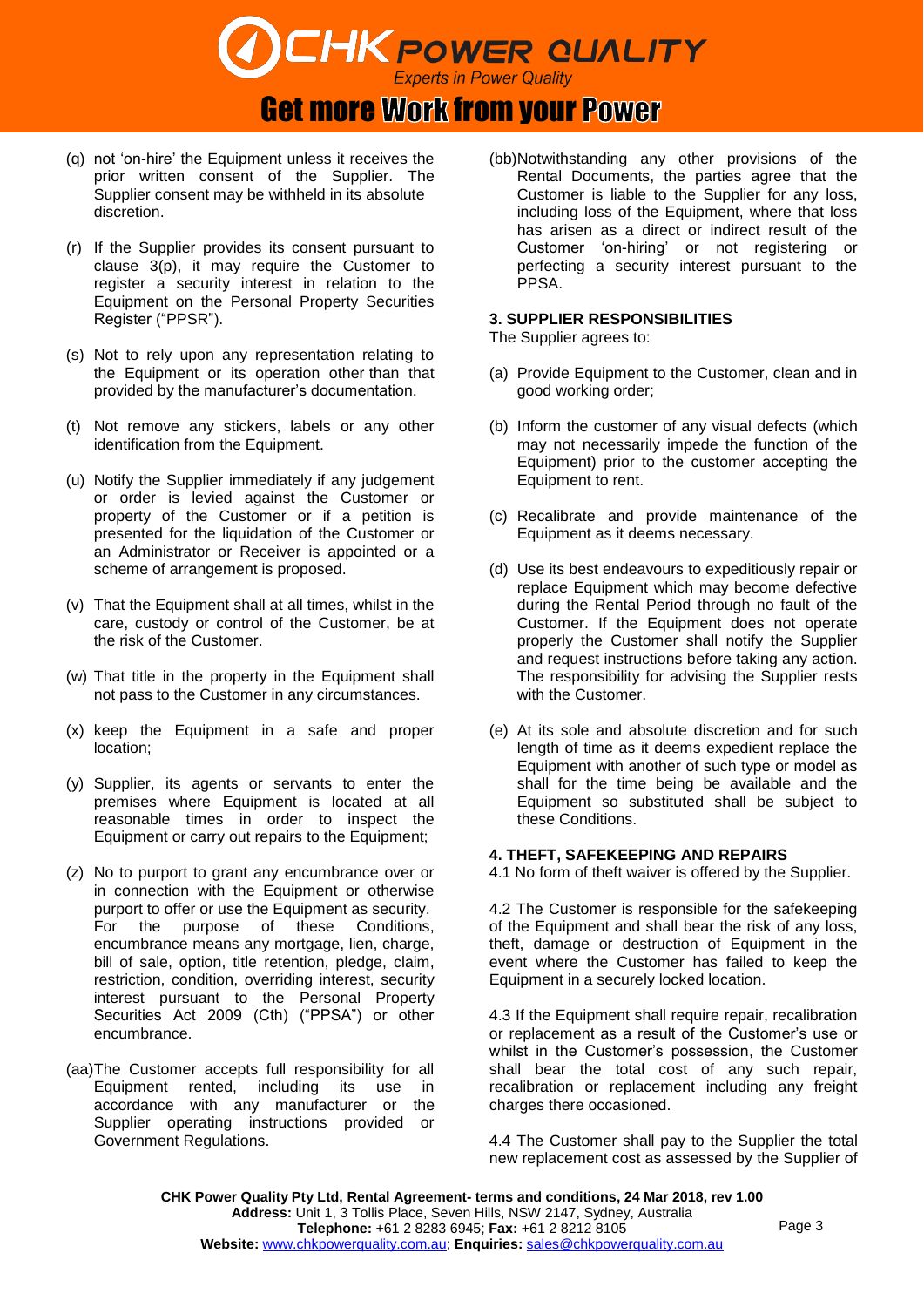## **CHK POWER QUALITY Get more Work from your Power**

the Equipment which is lost, stolen, destroyed or damaged beyond repair.

4.5 The Customer shall pay to the Supplier a reasonable calibration and refurbishing fee in the event that ownership labels, calibration seals or antitamper notices affixed to Equipment are removed or defaced.

4.6 Any item, article, accessory or document supplied in conjunction with the Equipment (including operation manuals) not returned or are returned in damaged condition to the Supplier upon cessation of the Rental Period shall be paid for by the Customer with a fee determined by the Supplier being charged to the account of the Customer.

4.7 In respect of damage or loss of Equipment, or failure to return all of the Equipment (including all accessories), the Rental Period shall continue, and the Customer shall continue to pay rental until the Equipment has been repaired and returned (including all accessories) to the Supplier, or the replacement cost of new Equipment or accessories has been paid by the Customer.

4.8 The Customer indemnifies the Supplier for all loss or damage suffered as a consequence of such damage or loss to, or failure to return, the Equipment and accessories.

#### **5. DAMAGE WAIVER**

5.2 No form of damage waiver is offered by the Supplier.

#### **6. PAYMENTS**

6.1 Payment terms are strictly fourteen (14) days from date of invoice unless otherwise stated in this Rental Agreement.

6.2 Payments by the Customer to the Supplier include:

- (a) All costs incurred in cleaning the Equipment;
- (b) The full cost of repairing any damage to the Equipment caused or contributed to by the Customer, unless expressly agreed otherwise in this Rental Agreement;
- (c) Stamp duties, Goods and Services Tax (GST), any other taxes or duties, and all tolls, fines, penalties, levies or charges payable in respect of this Rental Agreement or arising from the Customer's use of the Equipment;
- (d) All costs incurred by the Supplier in delivering and recovering possession of the Equipment;
- (e) Any expenses and legal costs (including commission payable to a commercial agent) incurred by the Supplier in enforcing this Rental Agreement due to the Customers default;
- (f) If any damage and/or theft waiver applies, the amount for which the Customer is liable as set out in this Rental Agreement.
- (g) All new customers are to pay a deposit of 25% of rental fee, with the balance to be paid at the end of the Rental Period.
- 4.3 Overdue payments:
- (a) If any amount is due and unpaid, the Customer agrees to pay interest on the overdue amount at the rate of 7% higher than the Reserve Bank of Australia's ninety (90) day bill rate calculated daily until payment in full is received and the Equipment has been returned.
- (b) The Customer is liable for all additional costs the Supplier may incur, including legal, administrative and collection costs to recover unpaid amounts.

#### **7. SECURITY INTEREST**

7.1 This clause applies to the extent that this Rental Agreement provides for a 'security interest' for the purposes of the PPSA. References to PPSA in this Rental Agreement include references to amended, replacement and successor provisions or legislation.

7.2 If the Supplier does not have at Commencement a PPSA registration ensuring a perfected first priority security interest in the Equipment, the Rental Period, (including any extension of the Rental Period or the aggregate of consecutive Rental Periods during which the Customer has substantially uninterrupted possession) may not despite anything else in this document be longer than:

- (a) Ninety (90) days in the case of Equipment which may or must be described by serial number in a PPSA registration; or
- (b) Twelve (12) months in any other case.

7.3 The Supplier may register its security interest. The Customer must do anything (such as obtaining consents and signing documents) which the Supplier requires for the purposes of: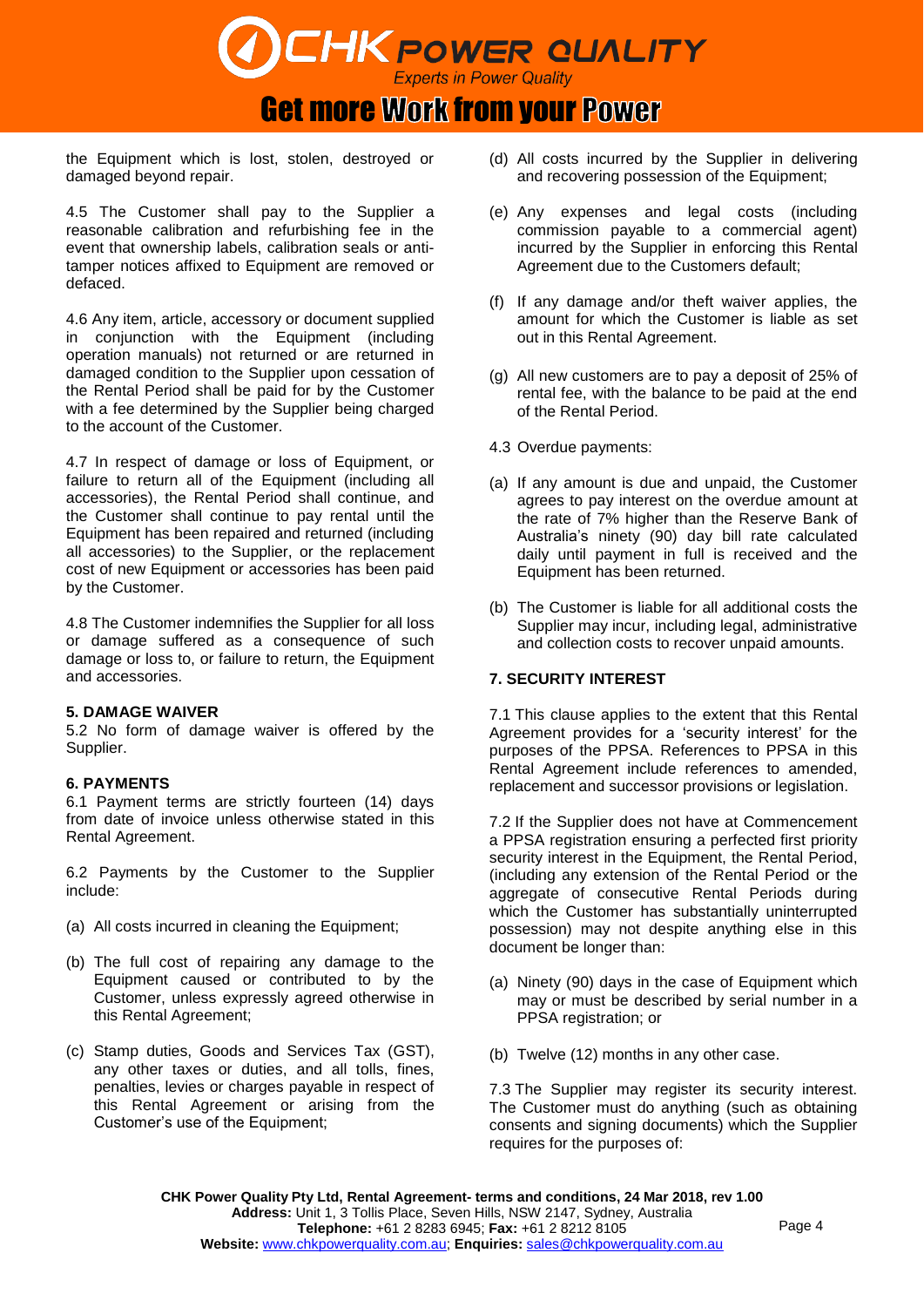

- (a) Ensuring that the Supplier security interest is enforceable, perfected and otherwise effective under the PPSA;
- (b) Enabling the Supplier to gain first priority (or any other priority agreed to by the Supplier in writing) for its security interest; and
- (c) Enabling the Supplier to exercise rights in connection with the security interest.

7.4 The rights of the Supplier under this document are in addition to and not in substitution for the Suppliers' rights under other law (including the PPSA) and the Supplier may choose whether to exercise rights under this document, and/or under such other law, as it sees fit. To avoid any doubt about it the Supplier security interest will attach to proceeds.

7.5 To the extent that Chapter 4 of PPSA applies to any security interest under this Rental Agreement, the following provisions of the PPSA do not apply and, for the purposes of section 115 of the PPSA are "contracted out" of this Rental Agreement in respect of all goods to which that section can be applied: section 95 (notice of removal of accession to the extent it requires the Supplier to give a notice to the Customer); section 96 (retention of accession); section 121(4) (notice to grantor); section 125 (obligations to dispose of or retain collateral); section 130 (notice of disposal to the extent it requires the Supplier to give a notice to the Customer); section 129(2) and 129(3); section 132(3)(d) (contents of statement of account after disposal); section 132(4) (statement of account if no disposal); section 135 (notice of retention); section 142 (redemption of collateral); and section 143 (re-instatement of security agreement).

7.6 The following provisions of the PPSA: section 123 (seizing collateral); section 126 (apparent possession); section 128 (secured party may dispose of collateral); section 129 (disposal by purchase); and section 134(1) (retention of collateral) confer rights on the Supplier. Customer agrees that in addition to those rights, the Supplier shall, if there is default by Customer, have the right to seize, purchase, take possession or apparent possession, retain, deal with or dispose of any goods, not only under those sections but also, as additional and independent rights, under this document and the Customer agrees that the Supplier may do so in any manner it sees fit including (in respect of dealing and disposal) by private or public sale, lease or licence.

7.7 The Customer waives its rights to receive a verification statement in relation to registration events in respect of commercial property under section 157 of the PPSA.

7.8 The Supplier and the Customer agree not to disclose information of the kind that can be requested under section 275(1) of the PPSA. The Customer must do everything necessary on its part to ensure that section 275(6)(a) of the PPSA continues to apply. The agreement in this sub-clause is made solely for the purpose of allowing to the Supplier the benefit of section 275 (6)(a) and the Supplier shall not be liable to pay damages or any other compensation or be subject to injunction in respect of any actual or threatened breach of this sub-clause.

7.9 Customer must not dispose or purport to dispose of or create or purport to create or permit to be created any 'security interest' (as defined in PPSA) in the Equipment other than with the express written consent of the Supplier.

7.10 Customer must not lease, hire, bail or give possession ('sub-hire') of the Equipment to anyone else unless the Supplier (in its absolute discretion) first consents in writing. Any such sub-hire must be in writing in a form acceptable to the Supplier and must be expressed to be subject to the rights of the Supplier under this Rental Agreement. Customer may not vary a sub-hire without the prior written consent of the Supplier (which may be withheld in its absolute discretion).

7.11 Customer must ensure that the Supplier is provided at all times with up-to-date information about the sub-hire including the identity of the subhirer, the terms of and state of accounts and payment under the sub-hire and the location and condition of the Equipment.

7.12 Customer must take all steps including registration under PPSA as may be required to:

- (a) Ensure that any security interest arising under or in respect of the sub-hire is enforceable, perfected and otherwise effective under the PPSA;
- (b) Enabling the Customer to gain (subject always to the rights of the Supplier) first priority (or any other priority agreed to by the Supplier in writing) for the security interest; and
- (c) Enabling the Supplier and the Customer to exercise their respective rights in connection with the security interest.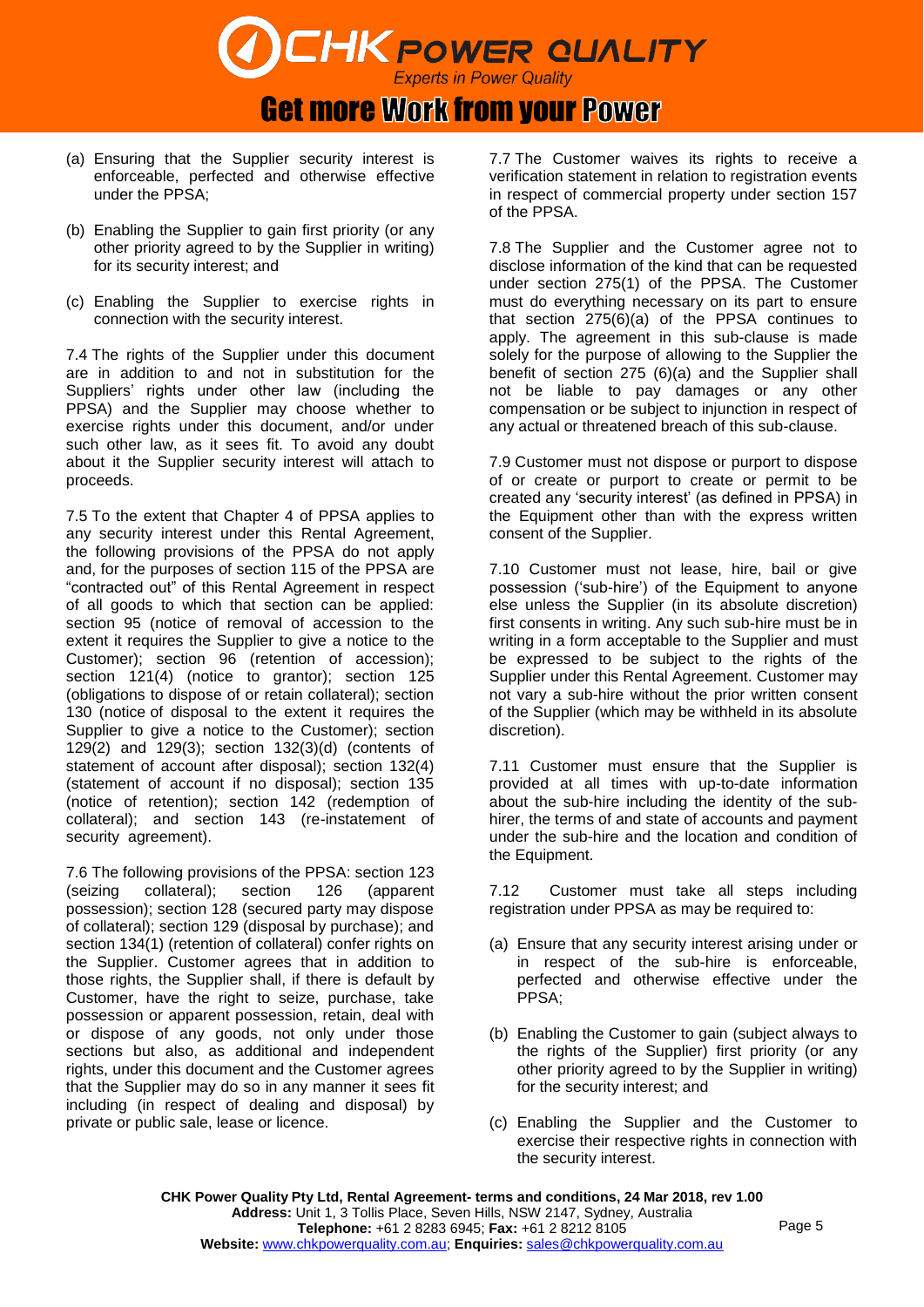**CHK POWER QUALITY** 

### **Get more Work from your Power**

7.13 To assure performance of its obligations under this Rental Agreement, the Customer hereby gives the Supplier an irrevocable power of attorney to do anything the Supplier considers the Customer should do under this Rental Agreement. The Supplier may recover from Customer the cost of doing anything under this clause 5, including registration fees.

7.14 The Customer authorises the Supplier to search the Personal Property Securities Register at any time for any information about the Customer.

#### **8. EXCLUSION OF WARRANTIES AND LIABILITIES.**

8.1 Where the Australian Consumer Law applies, the Customer has the benefit of guarantees in relation to the rent of the Equipment which cannot be excluded.

8.2 Where the Australian Consumer Law applies and the goods are not of a kind ordinarily acquired for personal domestic or household use or consumption, the Supplier liability in respect of any guarantee is limited to the replacement or repair of the goods, or the cost of having the goods repaired or replaced.

8.3 To the extent that the Australian Consumer Law (or any other law which cannot be excluded) does not apply. The Supplier makes no representations and gives no warranties other than those set out in this Rental Agreement and will not be liable to the Customer for any damages, costs or other liabilities whatsoever (including for consequential loss) in relation to the rent of the Equipment by the Customer.

#### **9. RENTAL PURCHASE OPTION**

9.1 If the Customer at the end of the Rental Period specified in the Rental Agreement desires to purchase the Equipment, the Customer must inform the Supplier that the Customer exercises the option to purchase the Equipment. The Supplier will advise the Customer of the purchase price for the Equipment, if the Equipment is available for sale, and if the Customer proceeds to purchase the Equipment, the Terms and Conditions of Sale of the Supplier shall apply to the sale of the Equipment.

#### **10. DISPUTES**

10.1 The Customer must immediately check all charges, and any disputes in relation to those charges must be communicated to the Supplier in writing thirty (30) days of the Rental Agreement Commencement date. In the event that no communication is received from the Customer within that thirty (30) day period, the charges are deemed to be accepted by the Customer.

10.2 If a dispute arises relating to this Rental Agreement, the rental or the use of the Equipment (except in regard to payments due to the Supplier), the parties agree to negotiate to settle the dispute with the assistance of the Hire and Rental Association of Australia before litigation.

#### **11. PRIVACY**

11.1 The Supplier will comply with the Australian Privacy Principles in all dealings with Customers. A copy of the Privacy Policy is available upon request or by visiting [www.chkpowerquality.com.au.](http://www.chkpowerquality.com.au/)

#### **12. BREACH OF AGREEMENT**

12.1 If the Customer breaches any clause whatsoever of the Rental Agreement and does not remedy the breach within seven (7) days' notice of the breach, or becomes bankrupt, insolvent or ceases business then; the Supplier shall be entitled to:

- (a) Terminate the Rental Agreement;
- (b) To recover all damages including any consequential damages incurred;
- (c) Repossess the Equipment (and is authorised to enter any premises where the Equipment is located to do so).

The Customer must provide the Supplier with all reasonable assistance in order to locate and collect the Equipment. If the Equipment is not available for collection at the nominated time and or place the Customer will be liable for any additional costs the Supplier incurs. The Supplier will not be liable for any damage to property caused by any person in collecting the Equipment;

(d) If any Damage and/or Theft Waiver referred to in this Rental Agreement is immediately invalidated.

12.2 The Customer indemnifies the Supplier in respect of any damages, costs or loss, to the extent caused or contributed to by the customer resulting from a breach by the Customer of any provision of this Rental Agreement.

#### **13. GOVERNING LAW**

This Rental Agreement and all related transactions will be governed by and construed in accordance with the laws of New South Wales and the parties hereby